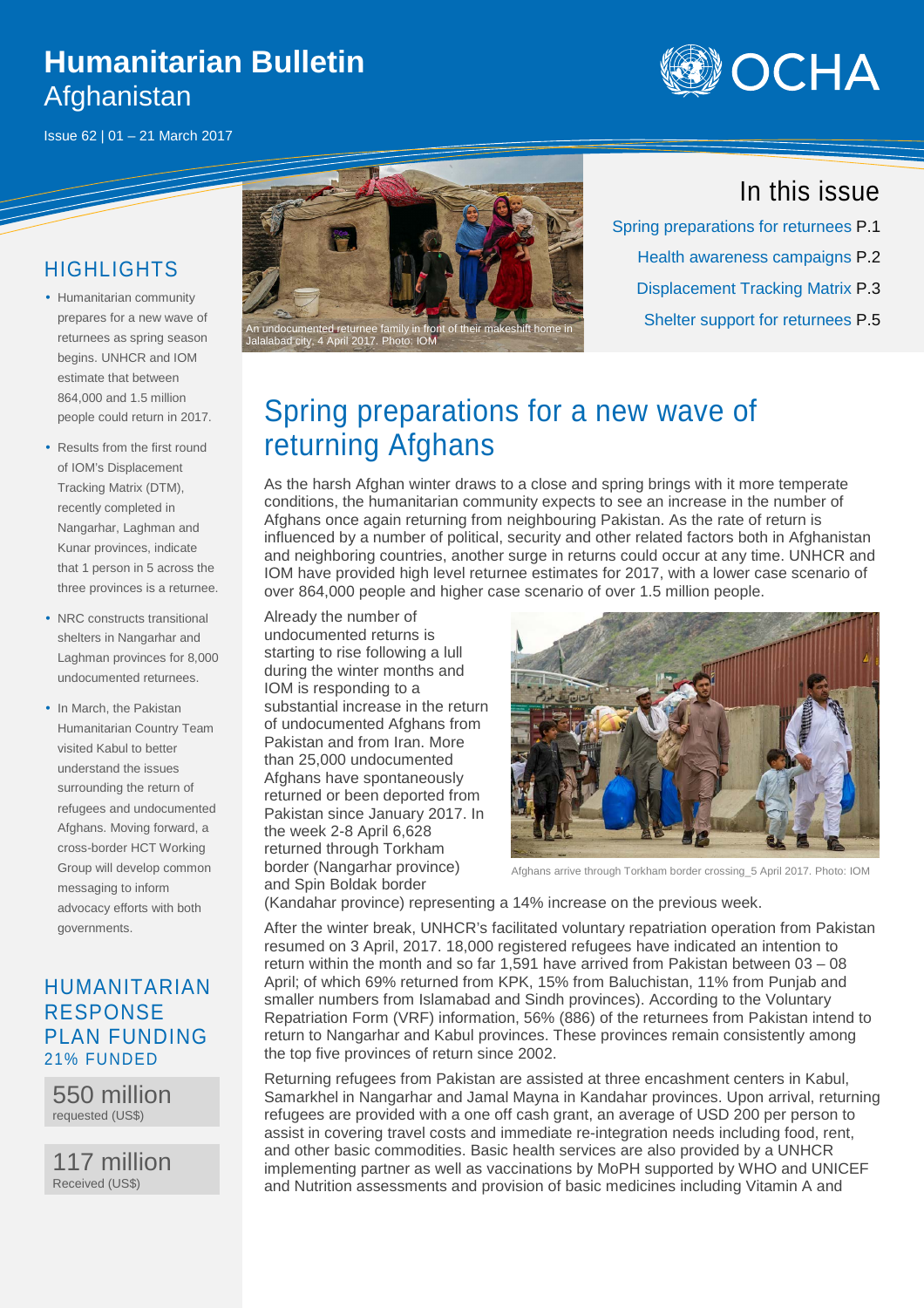IOM is also responding to a substantial increase in the return of undocumented Afghans from Iran. 9,315 undocumented Afghans also spontaneously returned or were deported from Iran through Milak border in Nimroz between April 2-8, bringing the total number of undocumented returnees from Iran since 1 January 2017 to 74,992.

#### **Community Response Map (CRM)**

IOM Cross Border Return and Re-integration (CBRR) post-distribution monitoring gauges the usefulness of the immediate assistance given to the returnees upon arrival, as well as measuring the level and effectiveness of reintegration over time. The feedback visualized on Community Response Map also assesses current and future needs of returnees to better inform project interventions.

For more information visit https://goo.gl/tuVuFm

deworming by UNICEF's implementing partner. Mine awareness is also targeted at the returning refuges carried out by the Danish Demining Group supported by UNMAS.

Protection monitoring teams have conducted sample interviews with newly arrived returnees in the encashment centers both to assess return trends including motivating factors and to further identify persons with specific needs for additional support or referral. Interviewed returnees stated that they were happy to return to their homeland and expressed appreciation for the assistance provided by UNHCR, particularly the USD 200 cash grant. However, they raised concerns about how long the money would last, until they found work opportunities. Returnees were aware of the level of the cash grant before they returned, and said they would be using the cash grant to pay transport costs, rent, settle existing debts and medical expenses, as well as to meet immediate needs, such as food and clothing.

For 2017, IOM is working to scale up its support to undocumented returnees in coordination with the Government of Afghanistan and other humanitarian partners (see page 6) and critically, is continuing its support to the Ministry of Refugees and Repatriation, providing technical expertise and expanding digital registration of undocumented returnees at the border through the newly-established Afghan Returnees Information System (ARIS).

IOM has implemented a significant expansion of its presence at the Torkham border and doubled the size of the Transit Center where it receives vulnerable undocumented returns. In the week 2-8 April IOM assisted 5,001 (75%) undocumented Afghan returnees from Pakistan, including 627 single parents, 16 special cases and two unaccompanied migrant children. Assistance for undocumented returnees has also been extended to Kandahar province since late 2016, with IOM opening a Reception Center at Spin Boldak border and a Transit Center in Kandahar city. IOM's assistance package for undocumented returnees has been revised to account for prolonged border closures, and will include in-community assistance as well as cash to replace certain NFIs.

IOM has launched the Displacement Tracking Matrix (DTM), (see page 3) a mechanism for tracking population movements, and the Community Response Map (CRM), a tool for project monitoring and communication with communities. These tools will also better understand the needs and intentions of returnee families both at the border and once they have reached their final destinations, as well as identify gaps and assess the efficacy of assistance provided. In close collaboration with UNHCR and other partners, IOM is also seeking to harmonize data collection efforts and assistance provision at the community level using a targeting mechanism via the DTM that would assess communities based on the presence of vulnerable populations and implement humanitarian quick impact projects with individual assistance for Persons with Specific Needs.

WHO on behalf of the Eastern Region Health Cluster contributed the following article

### Mass awareness campaign targeting returnees and internally displaced persons

Low levels of awareness and knowledge about disease prevention as well as health service delivery to help avoid risks is one of the main public health concerns among returnees and internally displaced persons (IDPs). In order to tackle this problem, WHO and the Ministry of Public Health designed and deployed a mass public health awareness campaign throughout March, 2017 - aiming to raise awareness of the returnees and IDPs as well as the general public regarding prevention and control of major public health concerns in emergencies, namely acute respiratory infections (ARIs), diarrhea, cholera, measles, infection prevention (IP), tuberculosis (TB) and trauma. The campaign also sought to inform newly arriving vulnerable groups of returnee and IDPs about the existing healthcare facilities and services being provided in high risk districts of Nangarhar province.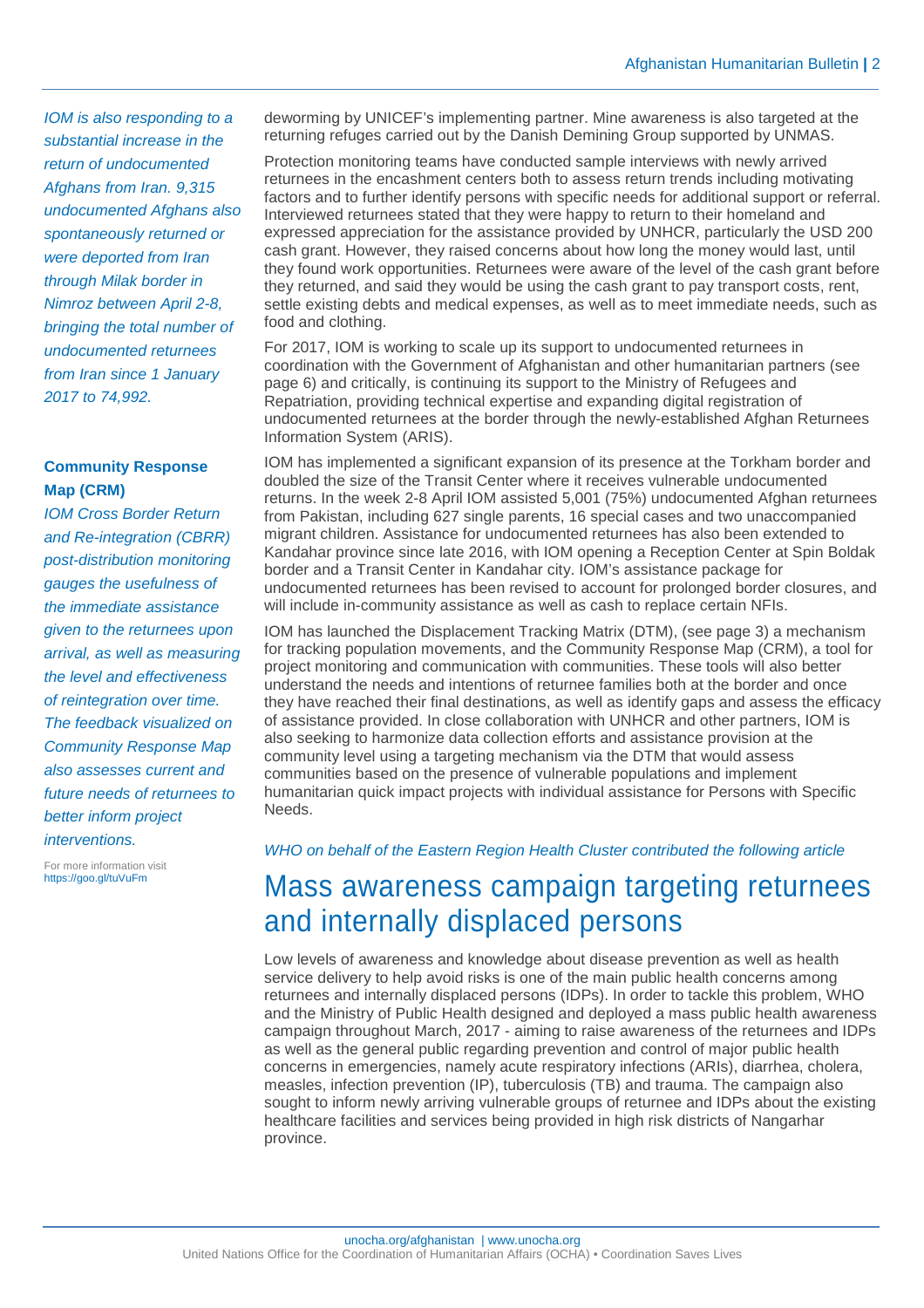The awareness campaign consisted of a wide range of activities including airing of audio and video spots through mass media channels, radio and TV; production and dissemination of information about ARIs, diarrhea, cholera, measles, IP, TB and trauma through awareness materials (brochures, posters and banners for billboards); and training and orientation sessions to community health workers in concerned districts. The awareness campaign was successfully conducted and resulted in improved understanding and sensitization around the major health concerns and higher demand for health services among targeted groups.

Ebadullah, a teacher originally from Rodat district in Nangarhar province, recently returned to Afghanistan with his family after more than 20 years living in Peshawar in Pakistan. Being heavily pregnant at the time, his wife – a Pakistani national – initially had deep reservations about returning to a country that she had



A child from an undocumented returnee family looks out from their makeshift home in Jalalabad city, 4 April 2017. Photo: IOM

not previously stepped foot into. Like many returnees, she was concerned about the future job prospects of her family, how they would build a sustainable life for themselves and, as an immediate priority, the kind of health care that would be available to her and her unborn child.



MoPH & WHO health awareness campaign for returnees & IDPs

Like many returnee populations, the family eventually decided to settle in Behsud district, in Hada Akhonzadgan village, where they were informed by a community health worker of nearby health care facilities and services available to them. Ebadullah and his wife were surprised to find out that they would not have to pay the regional hospital in Jalalabad to help deliver their son, who arrived safely in March, a cost they could not afford. Speaking following the safe delivery of his sixth child, Ebadullah

said: "I had no idea that free health services were available in Afghanistan. I would like to thank the hospital staff and management for their support in delivering my son."

#### IOM contributed to the following article

## Better understanding population movements and needs with the Displacement Tracking **Matrix**

Between January 2016 and March 2017, over 775,000 undocumented Afghans have returned to Afghanistan from Pakistan and Iran. While a proportion of these households have been assessed and assisted at the border entry points the vulnerability of many families only becomes apparent when they reach their final destination and attempt to secure accommodation and a means by which to provide food, water and security for their family.

For humanitarian partners working to meet the needs of the most vulnerable families, locating them has been a complex task. At the border crossings information is collected on districts of intended return. However, as the joint HEAT assessment undertaken in the Eastern Region in September and October 2016 found, humanitarian partners have encountered significant disparity in the intention to return information compared to the actual presence of returnees. The reasons for these discrepancies vary; some families are unable to return to their planned destination due to ongoing conflict, others are forced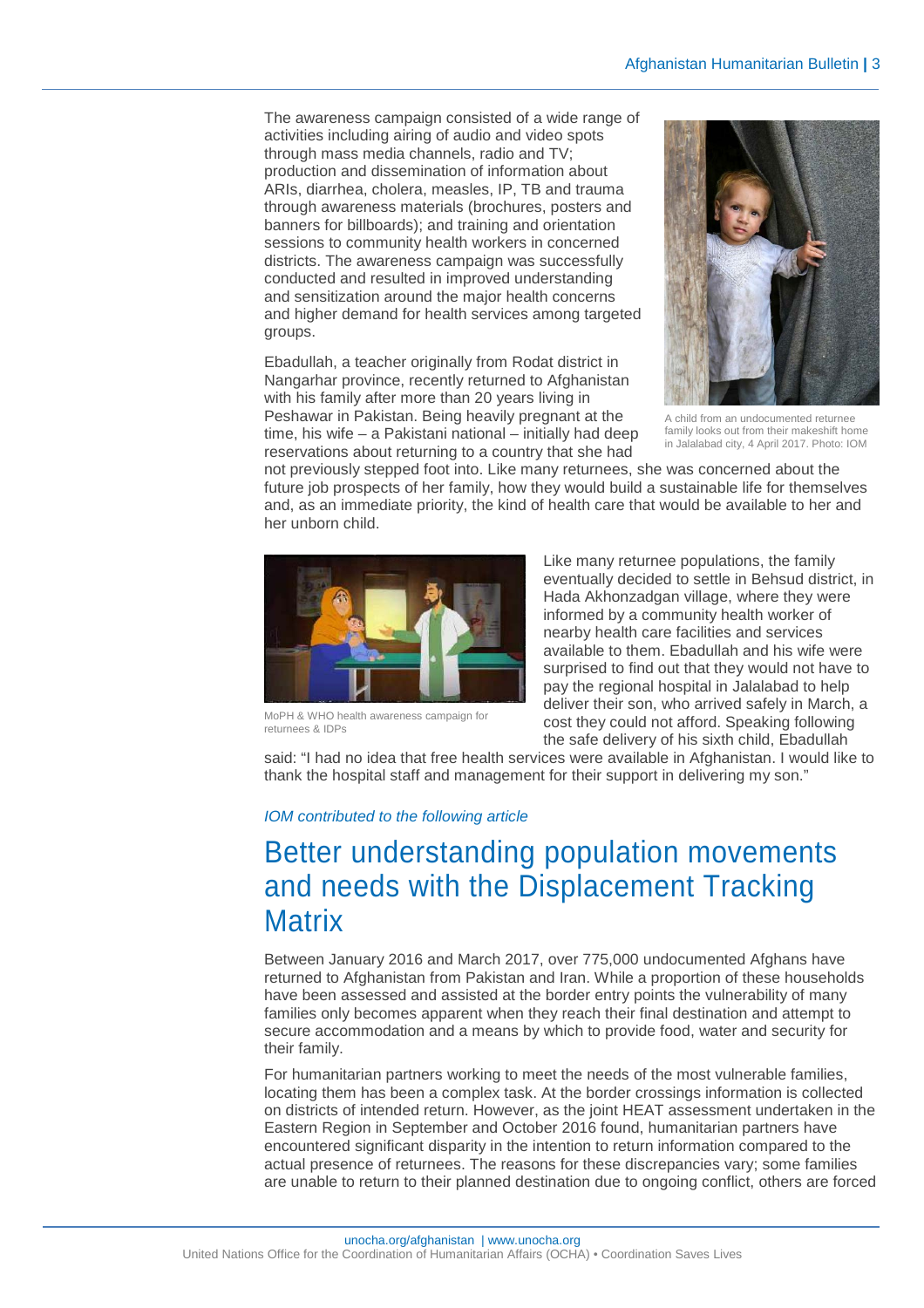into secondary movement when they are unable to find accommodation or livelihood activities. Some families are also initially cautious and reluctant to share accurate destination information with authorities.

As a consequence of the dramatic increase in returns over the past 9 months, as well as record levels of internal displacement, the increase in population movement within the country has been considerable. In response, IOM launched the Displacement Tracking Matrix (DTM) in Afghanistan in January 2017. The main objective of the DTM in Afghanistan is to enhance the ability of the Government of Afghanistan and humanitarian partners to provide effective, targeted, cost-efficient assistance to returnees, IDPs and the communities that host them.

The DTM utilizes a variety of tools and processes to track and monitor population movement during crises. It regularly and systematically captures, processes and disseminates information to provide a



IOM staff interview an Afghan family in Kunar as part of the Displacement Tracking Matrix activities in Afghanistan. Photo: IOM

better understanding of the movements and evolving needs of vulnerable populations, whether on site or en-route.

The system draws on over a decade of IOM experience in tracking vulnerable populations and helping ensure the targeted delivery of aid in Syria, Iraq, South Sudan and other countries facing both conflict and natural disasters.

"There is an urgent need to know where people in vulnerable situations are living and what their needs are," said IOM Afghanistan Chief of Mission Laurence Hart. "With the DTM in place to clearly track these concerns, assistance and services can be delivered to the families and communities that need it most."

Under the DTM's first phase in Afghanistan, IOM sought to put a framework in place to track populations of concern in Nangarhar, Laghman and Kunar, three provinces with the highest rate of return in eastern Afghanistan. Data was collected in a total of 42 districts and 1,368 settlements with existing returnee and IDP populations between January and March 2017. Teams in the field worked with community leaders, local and national authorities and other knowledgeable sources to gather information on demographics and reasons for migration at the district and village level.

As of 16 March 2017, the DTM identified 544,364 returnees from abroad, which in relation to the total base population of the three provinces (2,456,500) indicates that 1 person in 5 is a returnee. Migrants that left Afghanistan for another country, however, only amount to 65,771 (3% of the base population). These displacements occurred between 2012 and March 2017. The DTM exercise also recorded internal movement of IDPs, including those fleeing districts in the provinces, arriving to districts in the provinces, or returning after having previously been displaced (see table).

| <b>Population category</b>                  | <b>Kunar</b> | Laghman | Nangarhar | <b>Total</b> |
|---------------------------------------------|--------------|---------|-----------|--------------|
| Undocumented Returnees from Iran & Pakistan | 44.430       | 20,264  | 172,122   | 239,176      |
| Documented Returnees from Iran & Pakistan   | 34,273       | 24,804  | 238,409   | 297,486      |
| Returnees from Other Countries              | 590          | 2,055   | 5,057     | 7,702        |
| <b>Total returnees from abroad</b>          | 79,293       | 47,483  | 417,588   | 544,364      |
| Returnee IDPs                               | 12,830       | 12,315  | 158,280   | 183,425      |
| <b>Arrival IDPs</b>                         | 32,747       | 20,197  | 193,373   | 246,317      |
| Departing IDPs                              | 28,399       | 31,199  | 221,929   | 281,527      |
| Out migrants                                | 13,973       | 14,325  | 37,437    | 65,771       |

Source IOM DTM, 27 Mar 2017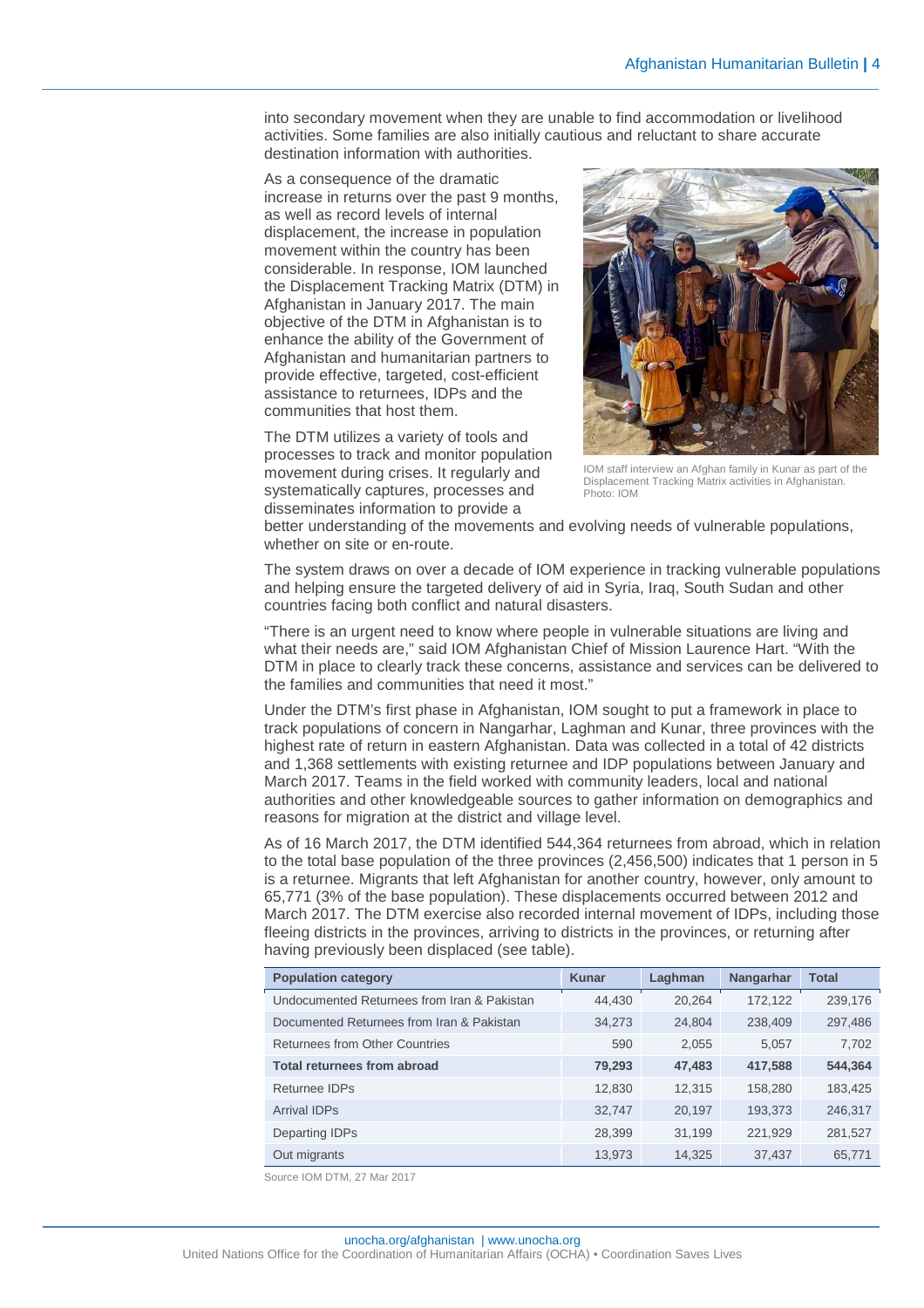Following this first phase, IOM will expand the DTM's coverage to Baghlan, Balkh, Kabul, Kunduz, Paktya and Takhar – six provinces with predicted large displaced populations. During the course of collecting the demographic data some additional qualitative information on vulnerabilities and priority needs was also collected through narrative reports and observations. With further development, the DTM could provide a comprehensive platform for much improved humanitarian data collection across the country.





To learn more and download the full DTM Afghanistan Round 1 Report, visit http://www.globaldtm.info/afghanistan

#### NRC contributed the following article

### Shelter for the most vulnerable, unregistered returnees in Nangarhar and Laghman

Fazel Rahim, 60, and his brothers' families suddenly returned to Afghanistan after three decades as refugees in Pakistan, although they were never registered as such. They originally fled in the 1980s during the Soviet era, and then had simple jobs and homes and children whilst as refugees.

But when they felt forced to return last December, they had little to survive on. It did not take long to spend their savings, and then had little to eat and nowhere to live.

"No one in the family has an income. Nobody can find work in this area," said Fazel Rahim.



Transitional shelters built with funds received from the CHF. Overall, NRC has assisted 8,000 returnees in Nangarhar and Laghman provinces with transitional shelter support. Photo: NRC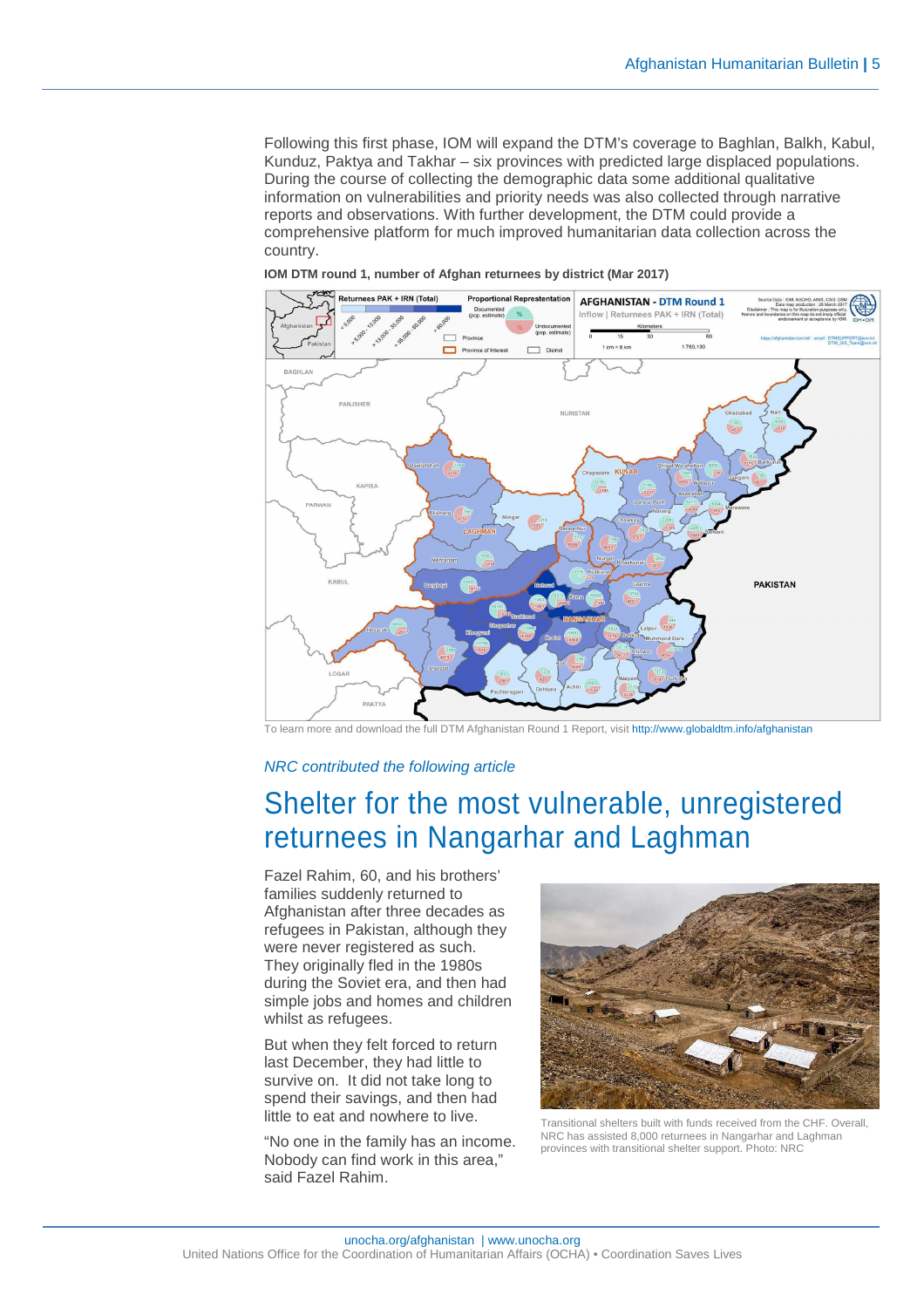But their biggest concern was their lack of a place to live. The winter was harsh, and they were sleeping mostly in makeshift shelters on a distant relative's land in Behsud District, Nangarhar.

Women and girls from all families were put into the only, tiny structure on the land, whilst the boys and men had to sleep outside, on the floor. The children were often bitten by insects, and scared of wild dogs and snakes.

"It was incredibly unsettling to see unregistered returnee children sleeping outdoors, in mud or worse, in distress, on our visits around eastern Afghanistan," said Will Carter,

Head of Programme for Norwegian Refugee Council (NRC) Afghanistan. "You could speak with families and sense that not everyone would make it through."

With the help of the Common Humanitarian Fund, NRC assisted Fazel's family with shelter, protecting them from the elements and restoring their dignity.

"It was very difficult before, but now at least every family has their own room to stay in," said Fazel Rahim.

NRC rapidly erected 68 transitional



Photo: NRC

shelters in the area, and overall more than 1,100 in eastern Afghanistan during the mass influx of returns.

Shelter has consistently been reported by returnees as their priority need.

The CHF-funded transitional shelters are larger and more comfortable than tents, will last much longer, are also movable (in case land is allocated for the family), and (if the family has secure tenure) can also be upgraded into permanent structures if the family wishes to build brick walls around its frame.

"We're very grateful to the CHF for rapidly releasing its emergency reserve last year, to help us quickly put roofs over 8,000 of the most vulnerable unregistered returnees," said Carter.

## DiREC - Joint planning for the response and reintegration of IDPs and returnees endorsed by cabinet

In response to the surge in returnees and the rising number of IDPs, in November 2016 the Government of Afghanistan, led by the Offices of the President, the CEO and the Ministry for Refugees and Repatriation (MoRR), established the Displacement and Returnees Executive Committee (DiREC) to coordinate national and international humanitarian response efforts to IDPs and returnees to ensure immediate needs are met and durable solutions facilitated.

Chaired by H.E. Minister Balkhi, H.E. Minister Mastoor, Special Representative and Senior Adviser to the CEO, and Toby Lanzer, the Humanitarian Coordinator, the DiREC brings together, in a unique coordination structure, core government ministries, the main UN operational agencies as well as donor representatives through the World Bank and the EU, to jointly determine a way forward on core issues of humanitarian and development concern for IDPs and returnees.

Supported in its decision making by three working groups (policy, technical and finance) set up to provide policy analysis and recommendations, guidance on technical standards and instruments, including beneficiary selection criteria for land allocation, and a costing of the short, medium and long-term actions required to support IDPs and returnees, since being established, the DiREC has made considerable strides in forging consensus and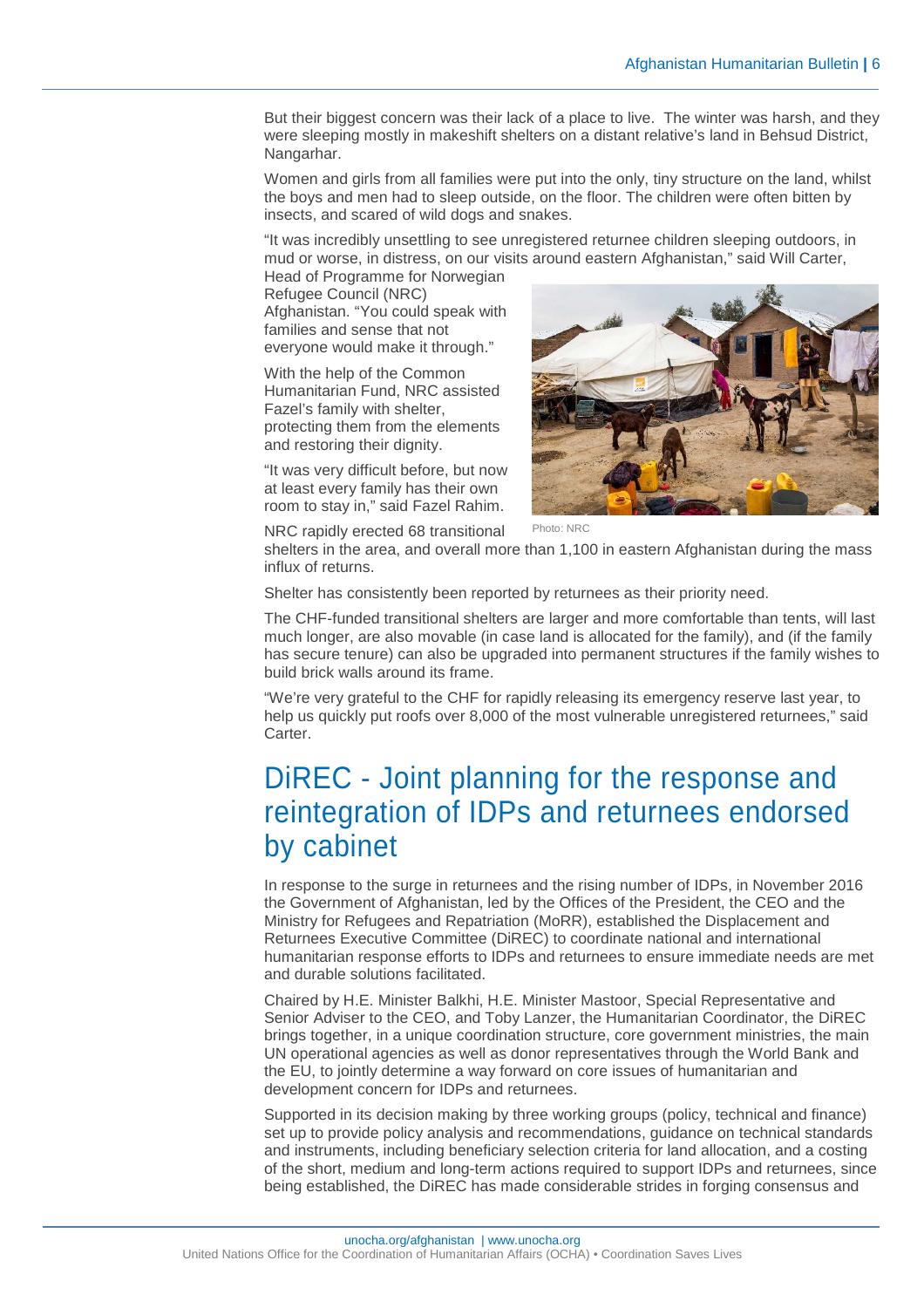delivering leadership in key areas of work. In January, the DirREC finalised a Policy Framework for Returnees and IDPs – the first joint strategy of its kind – aimed at minimising the time IDPs and returnees spend in transitional arrangements. The framework is built on nine basic operating principles, including: redressing current inequities in humanitarian assistance packages provided; the registration of all undocumented Afghans; the need to fast-track the provision of identity documentation, and settlement based on voluntariness.

As of mid-March 2017, a comprehensive Action Plan has also been endorsed by DiREC and the National Cabinet. Efforts will focus on six key response areas, including: the provision of immediate humanitarian assistance (at the border, at the place of settlement and during the winter), documentation, access to basic services, land allocation and adequate housing, and livelihoods and job opportunities—with a focus on urban areas, many of which have seen increased pressure on services as a result of the convergence of IDP and returnee populations on a few provincial hubs. A costing exercise outlining the financial requirements of each goal is in the process of being completed by the Finance Working Group. A housing model, establishment of beneficiary selection criteria for land allocations and revision of Presidential Decree 104 are also underway.

### Pakistan Humanitarian Country Team visits Afghanistan to discuss returnee crisis

The Pakistan Humanitarian Country Team, led by the RC/HC for Pakistan Neil Buhne, and composed of representatives from UNHCR, IOM, WFP, UNICEF and the Pakistan Humanitarian Forum, visited Kabul in March for a two-day mission. The purpose of the mission was to better understand the issues surrounding the return of refugees and undocumented Afghans from Pakistan to Afghanistan and to ensure that future returns are informed, voluntary, and facilitated in such a way that their vulnerability is minimised and likelihood for sustainable integration is maximised. During their mission, the Pakistan HCT met with the Afghanistan HCT, the Humanitarian Donor Group and INGOs. Key issues discussed, included: concerns related to ongoing protection violations in Pakistan, contingency planning in advance of the resumption of UNHCR's repatriation programme in early April, the implications of the Afghanistan-Pakistan border closure, and harmonisation of assistance for returnees. At the conclusion of the visit, it was agreed that a cross-border HCT Working Group would be established to develop common positions for messaging and support advocacy efforts with both governments. Priorities for immediate follow up include: the gathering and sharing of practical information on the situation of Afghans intending to return to Afghanistan (such as the issuance of school leaving certificates and immunisation of children) with a view to addressing these prior to their departure, and registration for the undocumented.

# Humanitarian access: aid worker incidents

The total number of reported incidents relating to aid workers for the month of March 2017 is 25. UN security continues to report increasing levels of insecurity with incidents reaching their highest averages ever in the Eastern Region for the 1<sup>st</sup> quarter of 2017. The imminent announcement of the annual Spring Offensive is expected to lead to heightened insecurity and consequent access constraints which will require diligence and determination to overcome. In March a significant rise in cross border shelling was reported in the Eastern Region causing displacement and access issues.

There were 12 incidents against health facilities and workers during the month and greater advocacy for respect of International Humanitarian Law is called for from all sectors to all parties to the conflict to reverse this trend.